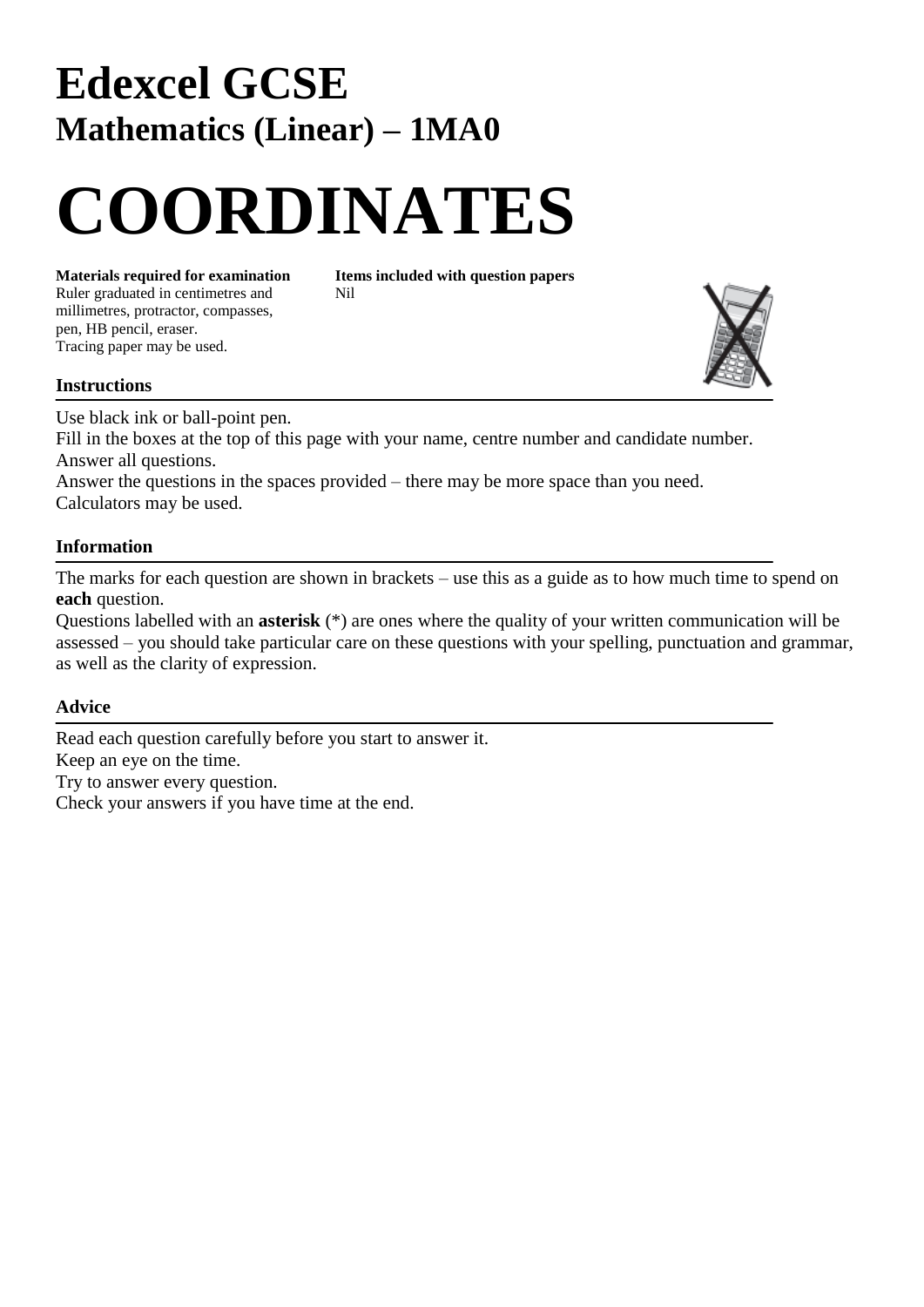

(a) Write down the coordinates of the point *P*.

(.......... , ..........)

**(1)**

- (b) (i) On the grid, plot the point  $(0, 3)$ . Label the point *Q*.
	- (ii) On the grid, plot the point  $(-2, -3)$ . Label the point *R*.

**(2) (Total 3 marks)**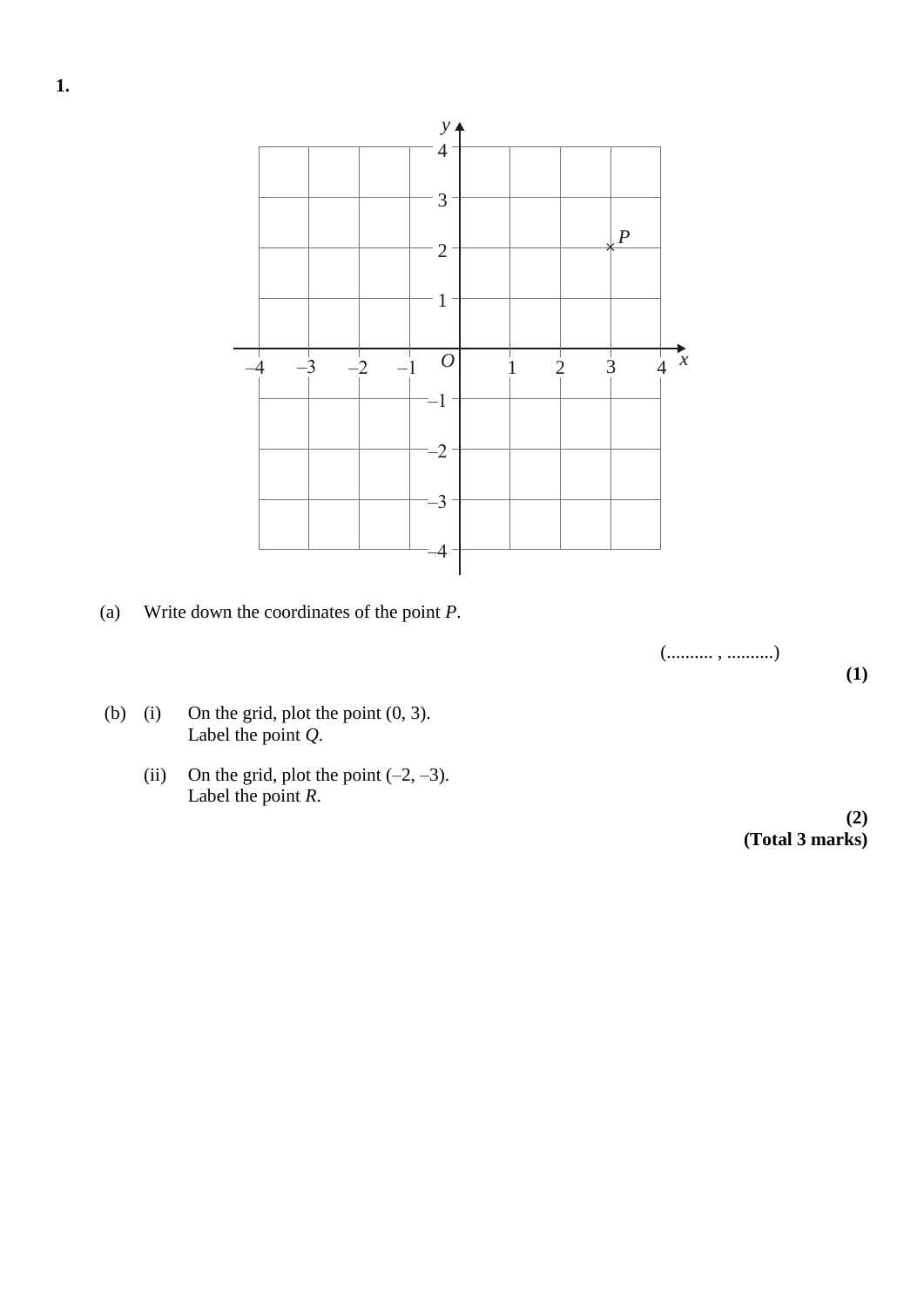

(i) Write down the coordinates of point *P*.

(............. , ..............)

(ii) On the grid, plot the point  $(-3, -1)$ . Label this point with the letter *Q*.

**(Total 2 marks)**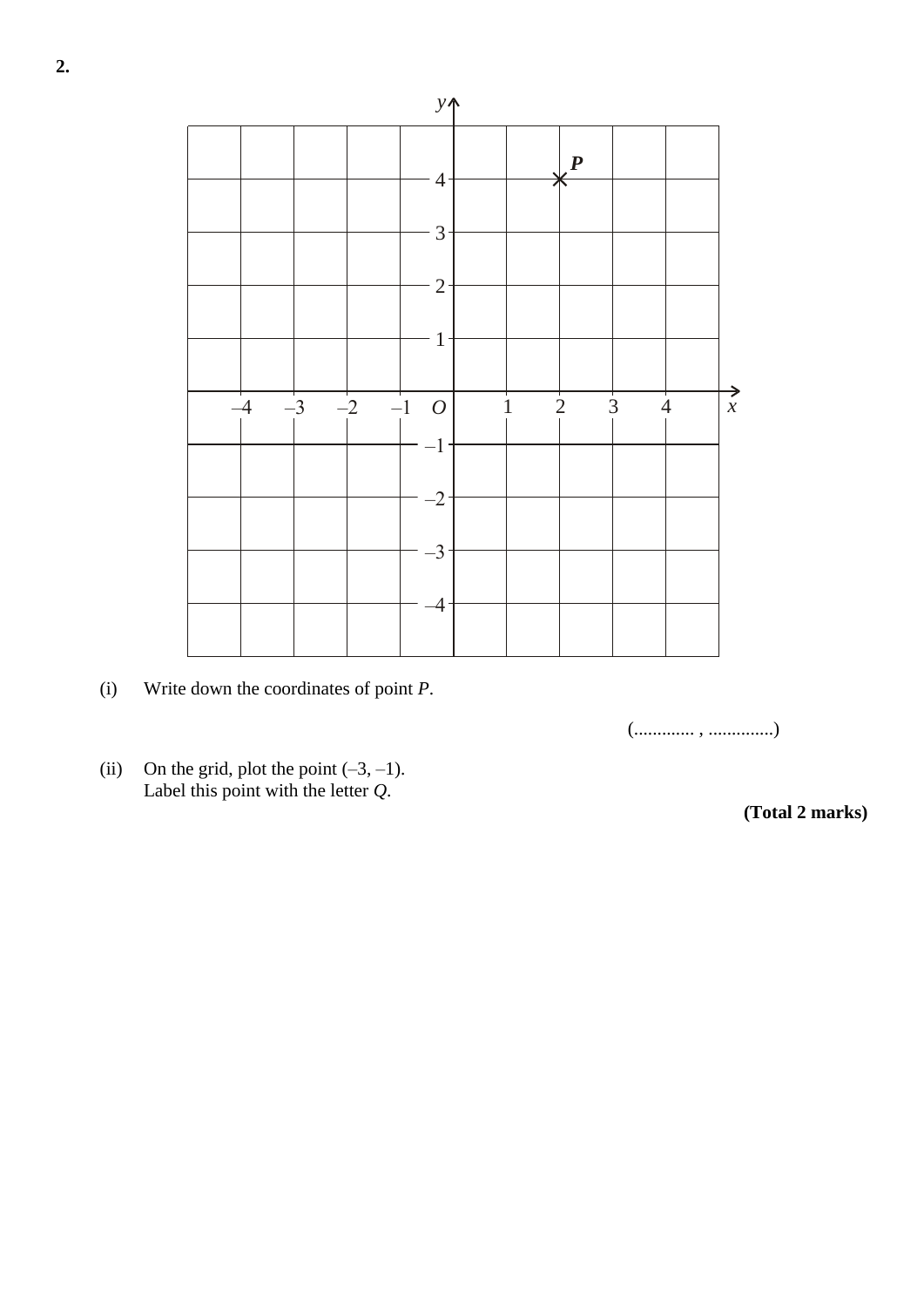

(a) (i) Write down the coordinates of the point *A*.

(............. , ..............)

(ii) Write down the coordinates of the point *B*.

(............. , ..............)

**(2)**

- (b) (i) On the grid, plot the point  $(3, 2)$ . Label this point *P*.
	- (ii) On the grid, plot the point  $(-4, 3)$ . Label this point *Q*.

**(2) (Total 4 marks)**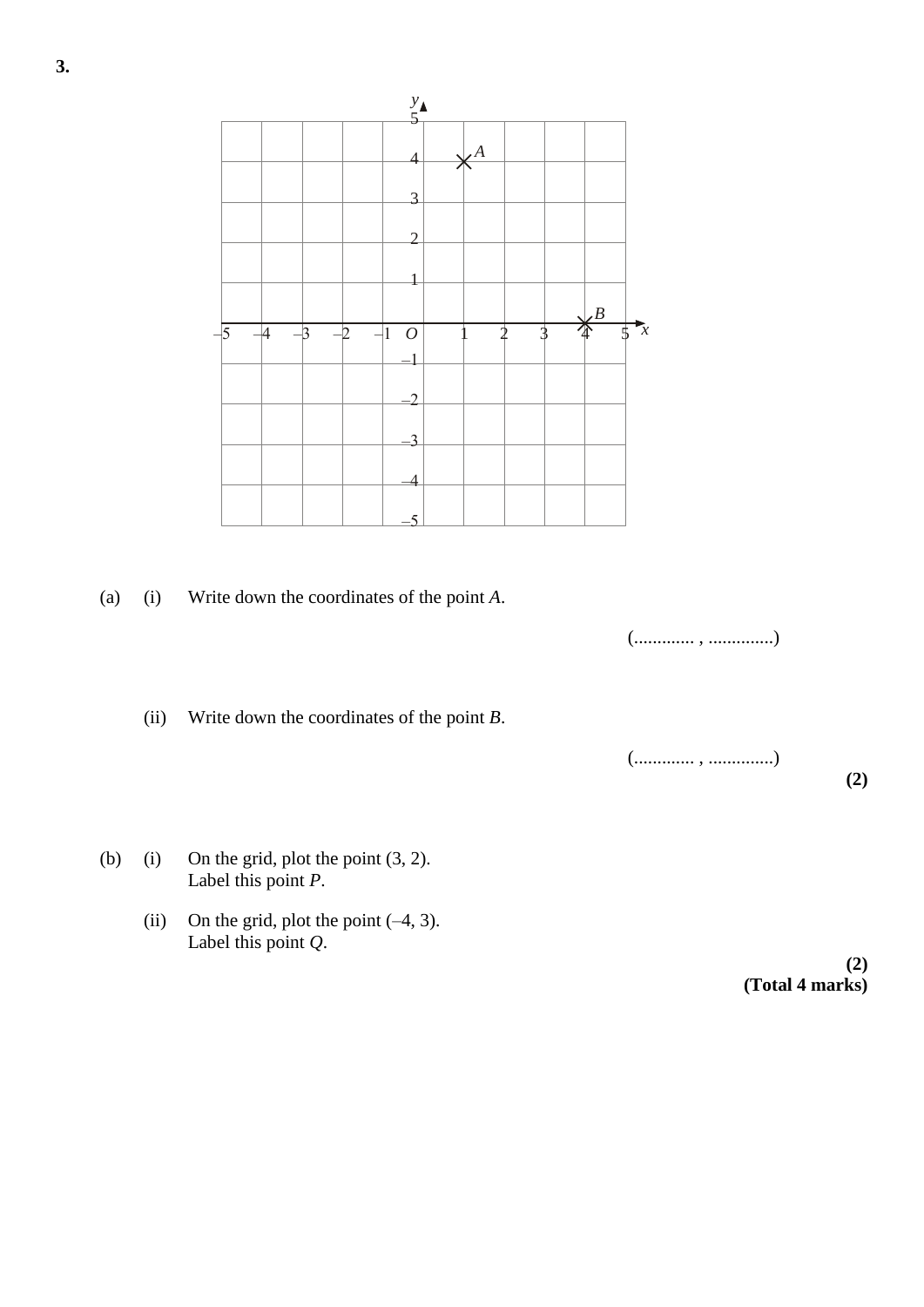

(ii) On the grid, mark the point  $(3, 0)$  with the letter  $Q$ .

**(2) (Total 4 marks)**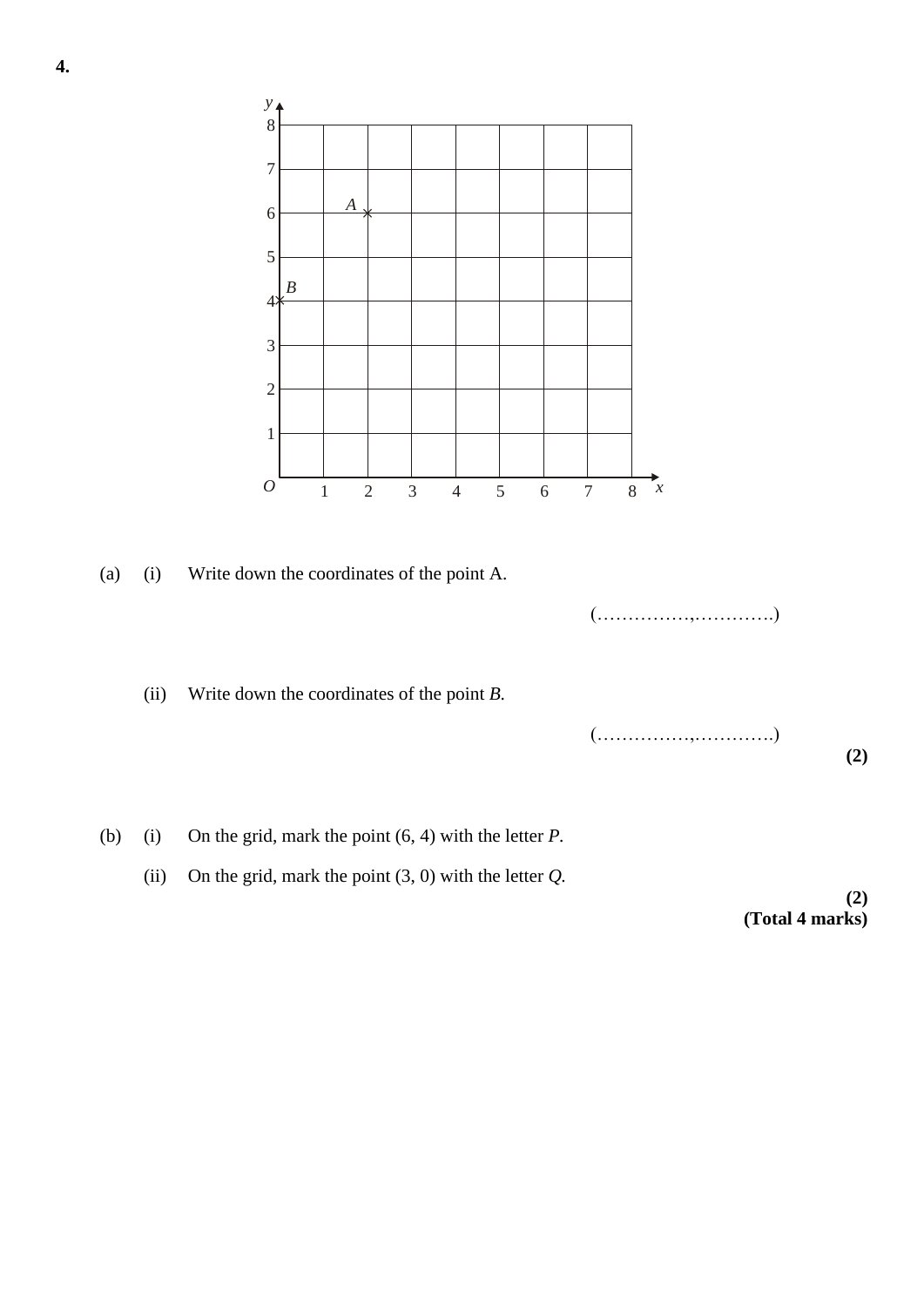

**5.**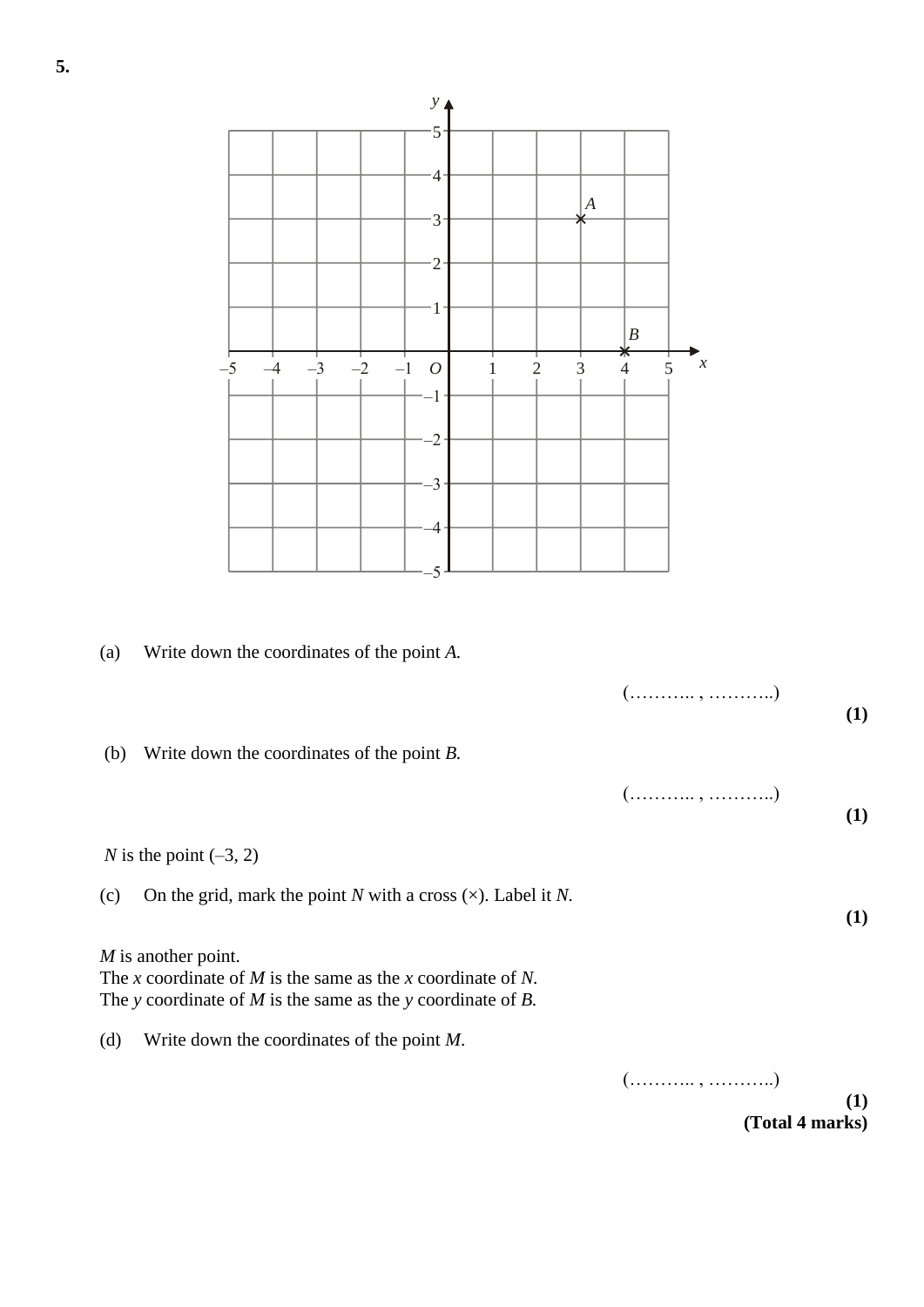

(b) On the grid, mark with a cross (×) the midpoint of the line *AB*.

*y* 4

**(1) (Total 3 marks)**



Diagram **NOT** accurately drawn

*P* has coordinates  $(1, 2)$ *Q* has coordinates (7, 10)

Find the coordinates of the mid-point of the line *PQ*.

(............ , ............) **(Total 2 marks)**